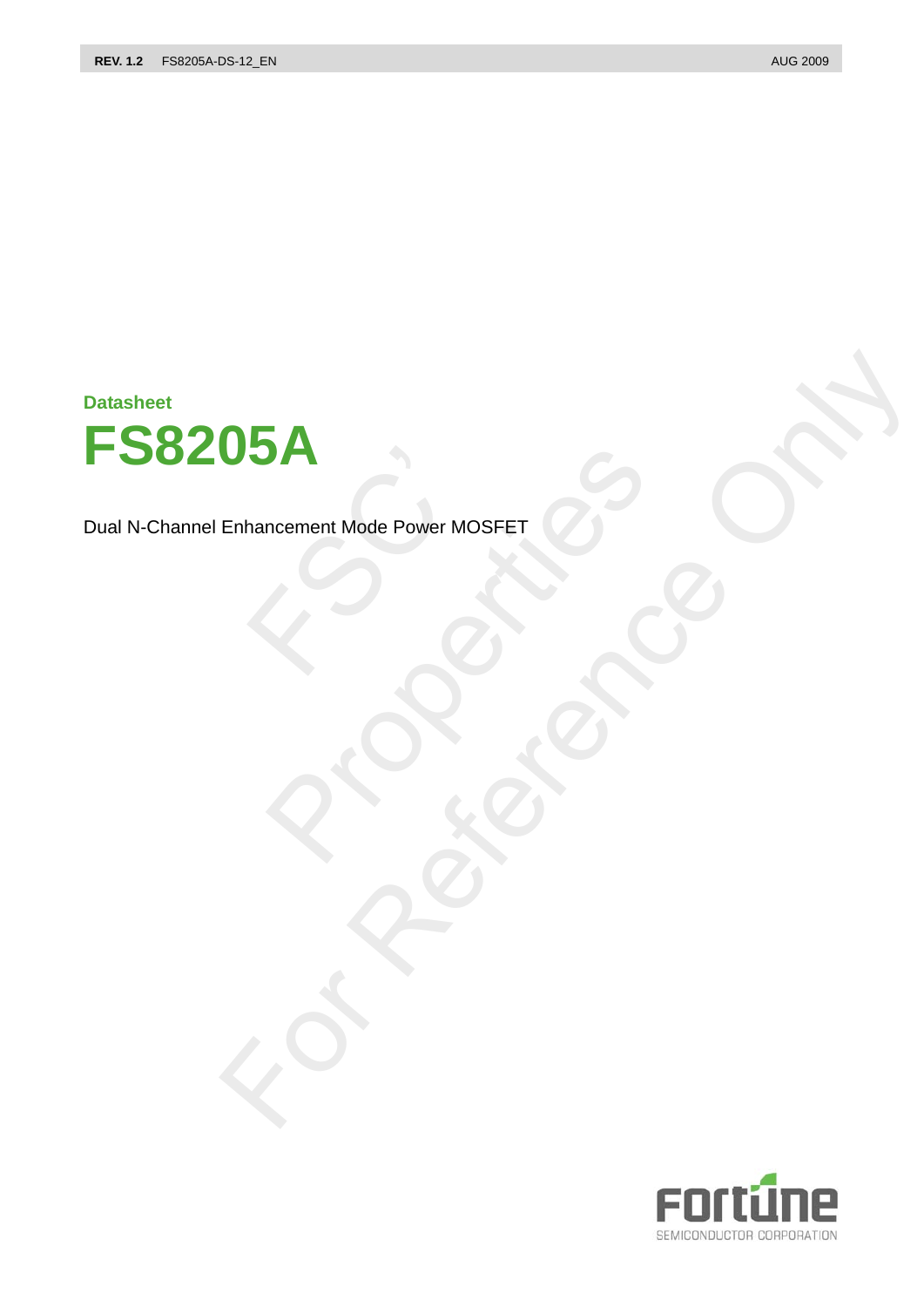### **Fortune Semiconductor Corporation**  富晶電子股份有限公司

28F., No.27, Sec. 2, Zhongzheng E. Rd., Danshui Town, Taipei County 251, Taiwan Tel.:886-2-28094742 Fax:886-2-28094874 www.ic-fortune.com

FSC'

This manual contains new product information. **Fortune Semiconductor Corporation** reserves the rights to modify the product specification without further notice. No liability is assumed by **Fortune**  Semiconductor Corporation as a result of the use of this product. No rights under any patent accompany the sale of the product Contribution of the Contribution Contraction Contraction Contraction

Richards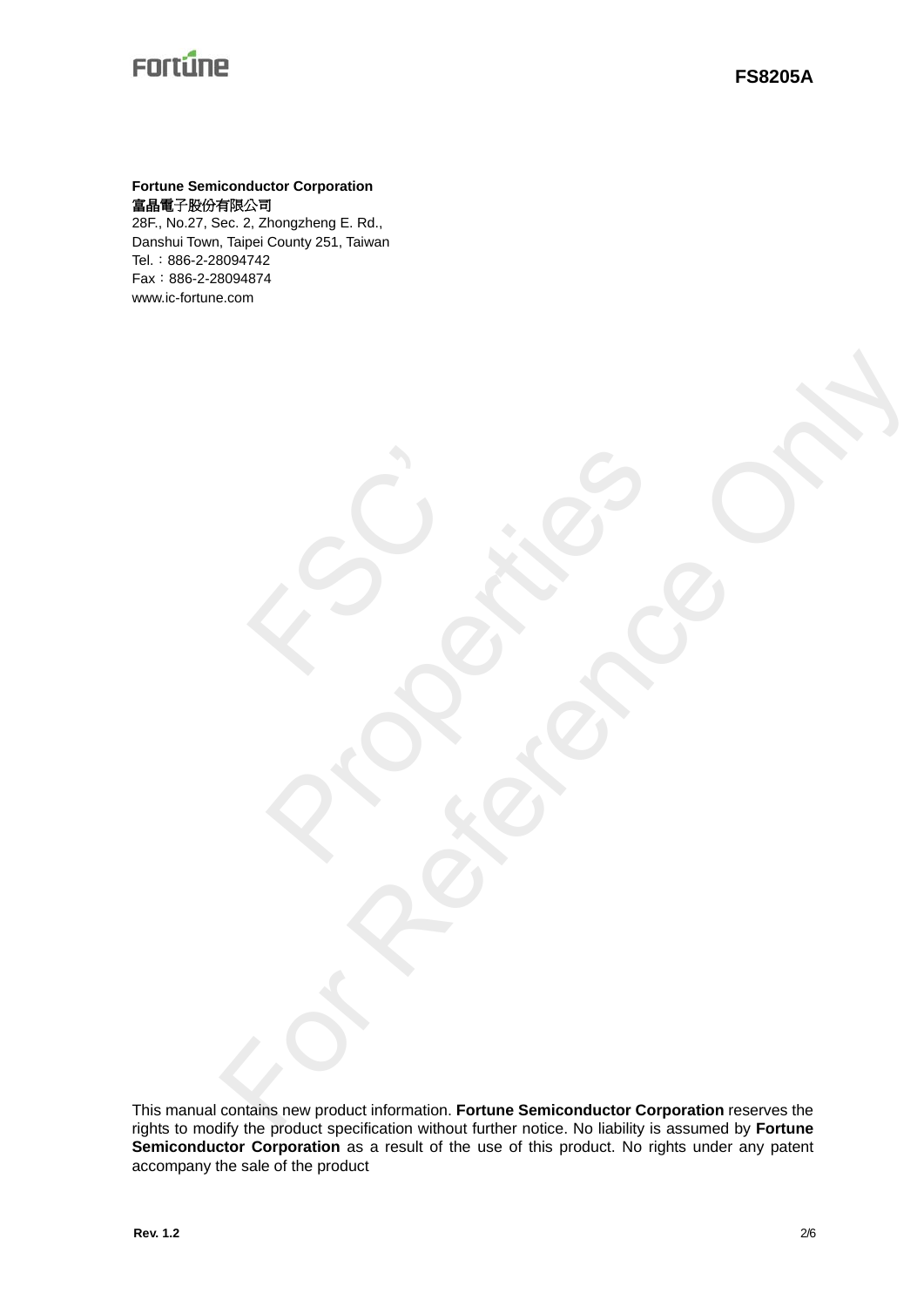### **1. Features**

- 1.1 Low on-resistance
- 1.1.1 R<sub>DS(ON)</sub> = 25 m  $\Omega$  MAX. (V<sub>GS</sub> = 4.5V, I<sub>D</sub> = 4A)
- 1.1.2  $R_{DS(ON)} = 35 \text{ m} \Omega \text{ MAX.}$  (V<sub>GS</sub> = 2.5V, I<sub>D</sub> = 3A)

## **2. Applications**

### **3. Ordering Information**

| ∥Product Number | <b>IDescription</b>    | <b>Package Type</b> | <b>Quantity/Reel</b> |
|-----------------|------------------------|---------------------|----------------------|
| <b>IFS8205A</b> | TSSOP8 package version | ITSSOP-8            | 3.000                |

# **4. Pin Assignment**



### **5. Absolute Maximum Ratings**

|                              |                                                                                            | Li-ion battery management applications                                                                                                     |                              |                      |       |  |
|------------------------------|--------------------------------------------------------------------------------------------|--------------------------------------------------------------------------------------------------------------------------------------------|------------------------------|----------------------|-------|--|
| 3.                           | <b>Ordering Information</b>                                                                |                                                                                                                                            |                              |                      |       |  |
|                              | <b>Product Number</b><br><b>Package Type</b><br><b>Quantity/Reel</b><br><b>Description</b> |                                                                                                                                            |                              |                      |       |  |
| FS8205A                      |                                                                                            | TSSOP8 package version                                                                                                                     | TSSOP-8                      | 3,000                |       |  |
| 4.                           | <b>Pin Assignment</b><br>$D12 \equiv 1$<br>$51 \square$ 2<br>$51 \square$ 3<br>$GI =$<br>4 | TSSOP-8<br><b>Top View</b><br>D <sub>12</sub><br>8E<br>7<br>S <sub>2</sub><br>S <sub>2</sub><br>6<br>S <sub>1</sub><br>5<br>G <sub>2</sub> | G <sub>1</sub><br><b>D12</b> | G2<br>S <sub>2</sub> |       |  |
|                              |                                                                                            |                                                                                                                                            |                              |                      |       |  |
| 5.                           | Symbol                                                                                     | <b>Absolute Maximum Ratings</b><br>Parameter                                                                                               |                              | Rating               | Units |  |
| <b>VDS</b>                   |                                                                                            | Drain-Source Voltage                                                                                                                       | 20                           | $\vee$               |       |  |
| <b>VGS</b>                   |                                                                                            | Gate-Source Voltage                                                                                                                        | ±12                          | V                    |       |  |
| ID $@TA = 25^\circ \text{C}$ |                                                                                            | Continuous Drain Current3                                                                                                                  | 6                            | Α                    |       |  |
| ID @TA = $70^{\circ}$ C      |                                                                                            | Continuous Drain Current3                                                                                                                  | 5                            | A                    |       |  |
| <b>IDM</b>                   |                                                                                            | <b>Pulsed Drain Current1</b>                                                                                                               | 25                           | Α                    |       |  |
| PD @TA = $25^{\circ}$ C      |                                                                                            | <b>Total Power Dissipation</b>                                                                                                             | $\mathbf{1}$                 | W                    |       |  |
|                              |                                                                                            | <b>Linear Derating Factor</b>                                                                                                              | 0.008                        | W/°C                 |       |  |
| <b>TSTG</b>                  |                                                                                            | Storage Temperature Range                                                                                                                  | -55 to 150                   | $^\circ\!{\rm C}$    |       |  |
| TJ                           |                                                                                            | <b>Operating Junction Temperature Range</b>                                                                                                | -55 to 150                   | °C                   |       |  |
| 6.                           | <b>Thermal Data</b>                                                                        |                                                                                                                                            |                              |                      |       |  |
|                              | Symbol                                                                                     | Parameter                                                                                                                                  |                              | Value                | Unit  |  |

## **6. Thermal Data**

| Svmbol | Parameter                            | Value       | Unit           |
|--------|--------------------------------------|-------------|----------------|
| Rthi-a | Thermal Resistance Junction-ambient3 | Max.<br>125 | $^{\circ}$ C/W |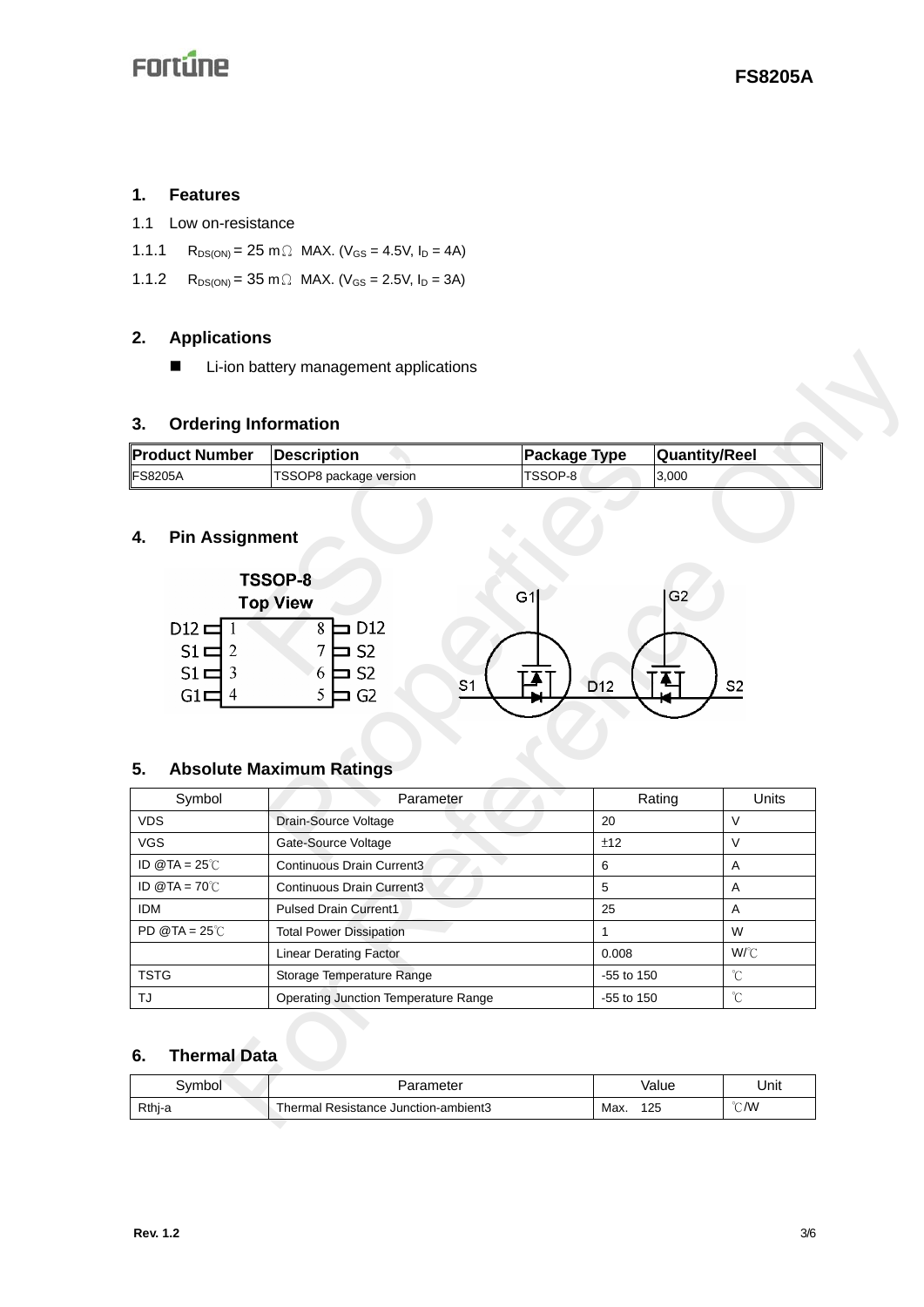## **7. Electrical Characteristics**

Electrical Characteristics  $\mathcal{Q}T_i = 25^\circ \mathcal{C}$  (unless otherwise specified)

| Symbol<br>Parameter                                               |                                                | <b>Test Conditions</b>                                                                                                                                                                                    | Min.                          | Typ.                                                | Max.                     | Units                  |                              |           |
|-------------------------------------------------------------------|------------------------------------------------|-----------------------------------------------------------------------------------------------------------------------------------------------------------------------------------------------------------|-------------------------------|-----------------------------------------------------|--------------------------|------------------------|------------------------------|-----------|
| <b>Static Characteristics</b>                                     |                                                |                                                                                                                                                                                                           |                               |                                                     |                          |                        |                              |           |
| <b>BV</b> <sub>DSS</sub>                                          |                                                | Drain-Source Breakdown Voltage                                                                                                                                                                            |                               | $V_{GS} = 0V$ , $I_D = 250uA$                       | 20                       | ÷,                     | ٠                            | $\vee$    |
| $\triangle$ BV <sub>DSS</sub> / $\triangle$ T <sub>i</sub>        |                                                | Breakdown Voltage Temperature Coefficient                                                                                                                                                                 |                               | Reference to 25℃, I <sub>D</sub> =1mA               | $\overline{\phantom{a}}$ | 0.1                    | $\qquad \qquad \blacksquare$ | V/°C      |
| $R_{DS(ON)}$                                                      | Static Drain-Source On-Resistance <sup>2</sup> |                                                                                                                                                                                                           |                               | $V_{GS} = 4.5V, I_D = 4A$                           | $\overline{\phantom{a}}$ | 21                     | 25                           | $m\Omega$ |
|                                                                   |                                                |                                                                                                                                                                                                           | $V_{GS} = 2.5V, I_D = 3A$     | $\blacksquare$                                      | 27                       | 35                     | $m\Omega$                    |           |
| $V_{GS(th)}$                                                      | Gate Threshold Voltage                         |                                                                                                                                                                                                           |                               | $V_{DS} = V_{GS}$ , $I_D = 250uA$                   | 0.5                      | $\blacksquare$         | 1.0                          | V         |
| Drain-Source Leakage Current ( $T_i = 25^\circ\text{C}$ )         |                                                |                                                                                                                                                                                                           | $V_{DS}$ = 20V, $V_{GS}$ = 0V |                                                     | $\overline{\phantom{a}}$ | 1                      | uA                           |           |
| $I_{DSS}$<br>Drain-Source Leakage Current ( $T_i = 70^{\circ}$ C) |                                                |                                                                                                                                                                                                           | $V_{DS} = 20V, V_{GS} = 0V$   |                                                     | $\blacksquare$           | 25                     | uA                           |           |
| $I_{GSS}$                                                         |                                                | Gate-Source Leakage                                                                                                                                                                                       |                               | $V_{GS} = \pm 10V$                                  | $\blacksquare$           | ÷,                     | ±10                          | uA        |
| 8.                                                                |                                                | <b>Source-Drain Diode</b>                                                                                                                                                                                 |                               | <b>Test Conditions</b>                              |                          |                        |                              | Units     |
| Symbol<br>Is                                                      |                                                | Parameter<br>Continuous Source Current (Body Diode)                                                                                                                                                       |                               | $V_D = V_G = 0V, V_S = 1.2V$                        | Min.                     | Typ.<br>$\blacksquare$ | Max.<br>0.83                 | A         |
| <b>V<sub>SD</sub></b>                                             |                                                | Forward On Voltage <sup>2</sup>                                                                                                                                                                           |                               | $T_i = 25^{\circ}C$ , $I_S = 1.25A$ , $V_{GS} = 0V$ | $\blacksquare$           |                        | 1.2                          | V         |
| Notes:<br>1.<br>2.<br>3.<br>pad.                                  |                                                | Pulse width limited by Max. junction temperature.<br>Pulse width $\leq$ 300us, duty cycle $\leq$ 2%.<br>Surface mounted on 1 in <sup>2</sup> copper pad of FR4 board ; 208℃/W when mounted on Min. copper |                               |                                                     |                          |                        |                              |           |
|                                                                   |                                                |                                                                                                                                                                                                           |                               |                                                     |                          |                        |                              |           |

#### **8. Source-Drain Diode**

| 8.                               | <b>Source-Drain Diode</b>                                                                                                                                                                                 |                                                      |      |      |      |       |
|----------------------------------|-----------------------------------------------------------------------------------------------------------------------------------------------------------------------------------------------------------|------------------------------------------------------|------|------|------|-------|
| Symbol                           | Parameter                                                                                                                                                                                                 | <b>Test Conditions</b>                               | Min. | Typ. | Max. | Units |
| Is                               | Continuous Source Current (Body Diode)                                                                                                                                                                    | $V_D = V_G = 0V, V_S = 1.2V$                         |      |      | 0.83 | A     |
| $V_{SD}$                         | Forward On Voltage <sup>2</sup>                                                                                                                                                                           | $T_i = 25^{\circ}$ C, $I_s = 1.25$ A, $V_{GS} = 0$ V |      |      | 1.2  | V     |
| Notes:<br>1.<br>2.<br>3.<br>pad. | Pulse width limited by Max. junction temperature.<br>Pulse width $\leq$ 300us, duty cycle $\leq$ 2%.<br>Surface mounted on 1 in <sup>2</sup> copper pad of FR4 board ; 208℃/W when mounted on Min. copper |                                                      |      |      |      |       |

## **Notes**:

- 1. Pulse width limited by Max. junction temperature.
- 2. Pulse width  $\leq 300$ us, duty cycle  $\leq 2\%$ .
- 3. Surface mounted on 1 in<sup>2</sup> copper pad of FR4 board; 208℃/W when mounted on Min. copper pad.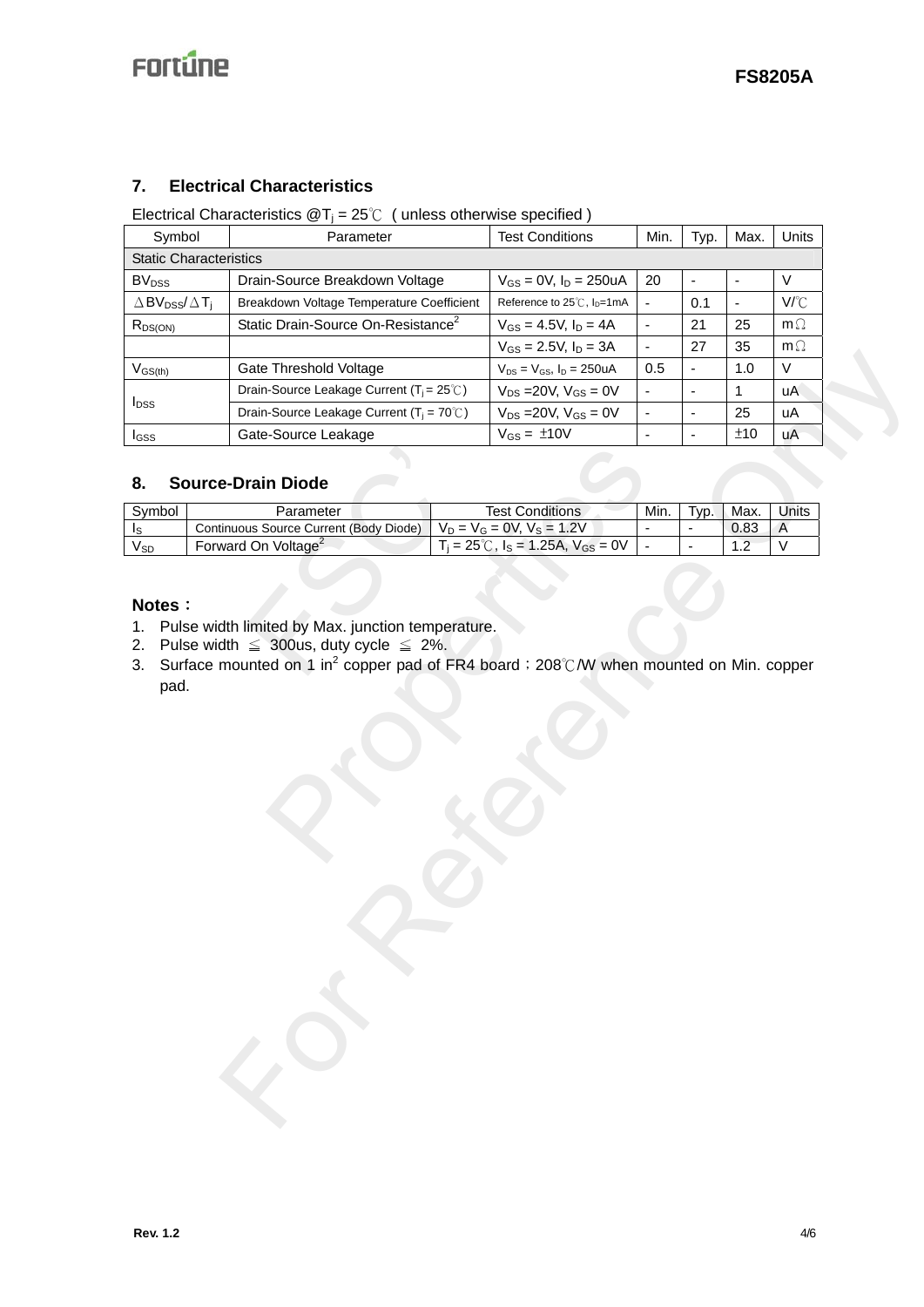

## **9. Typical Characteristics**





Fig 5. Forward Characteristic of Reverse Diode







Fig 3. Normalized On-Resistance Fig 4. Gate Threshold Variation with **Temperature**